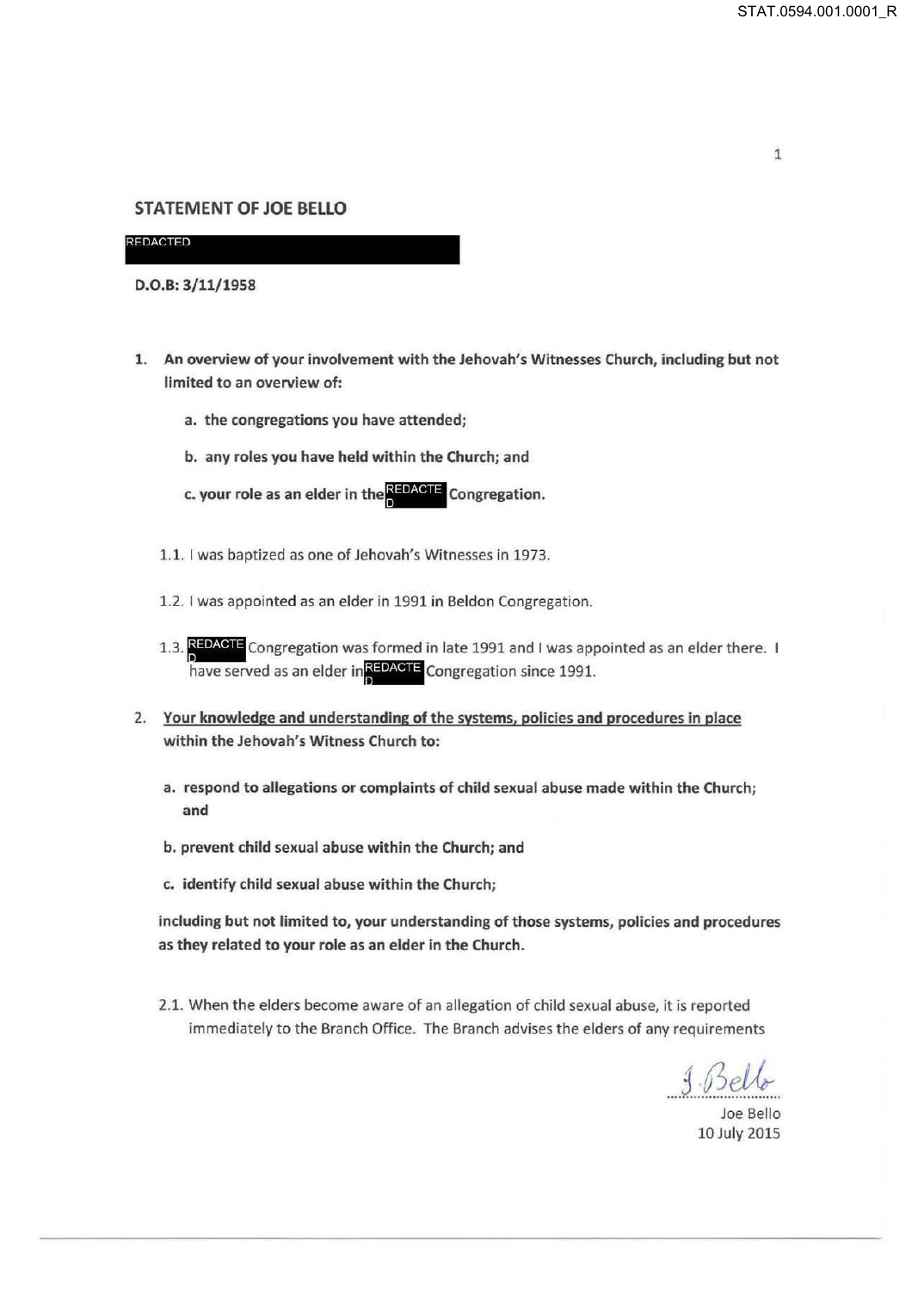of mandatory disclosure to the relevant authorities, and gives advice as to handling the wrongdoing according to scriptural principles.

- 2.2. Apart from reporting to the Branch and acting as advised, the body of elders treats child sexual abuse like any serious wrongdoing. Two elders are directed to investigate the complaint and, if substantiated, a judicial committee of three elders is appointed to deal with the matter. If the wrongdoer is repentant, he is reproved and loses privileges in the congregation. If he is an elder or ministerial servant he is removed from this position immediately. If the wrongdoer is not repentant he is disfellowshipped from the congregation and the congregation is notified of this fact (though they are not notified of the grounds for this).
- 2.3. Elders have the responsibility to teach all in the congregation to adhere to the clean moral standards in God's Word the Bible. They also help parents understand their responsibility is to protect their children. Assistance is given in various articles in the Watchtower and Awake magazines, and publications such as "Young People Ask" volumes 1 and 2, and "Learn from the Great Teacher".
- 2.4. Where a person has been found guilty of child sexual abuse, the elders privately counsel him as to appropriate behaviour with children, such as not spending time with them without another adult present, not inviting them to his home, not engaging in displays of affection with children and so on.
- 2.5. Detailed measures for protecting children in the congregation are provided to elders in the confidential letter dated 1 October 2012 from the Branch to all elders, and the elders' book "Shepherd the Flock of God in your Care" which was issued in about 2010.
- 2.6. Congregation members are reminded in our Bible instruction that they are obliged to report any serious wrongdoing (including child sexual abuse) to the elders if the wrongdoer will not come forward.
- 3. **Any training that you have received, participated in, and/or delivered in relation to responding to allegations, prevention, and/or identification of child sexual abuse.** 
	- 3.1. I have attended many elders' schools, which are courses held over 1 or 2 days every 2 or 3 years. At several of these schools, we have covered the topic of the elders' responsibilities in regard to preventing and dealing with cases of child sexual abuse.

<u>S.</u> Bello

Joe Bello lOJuly 2015

2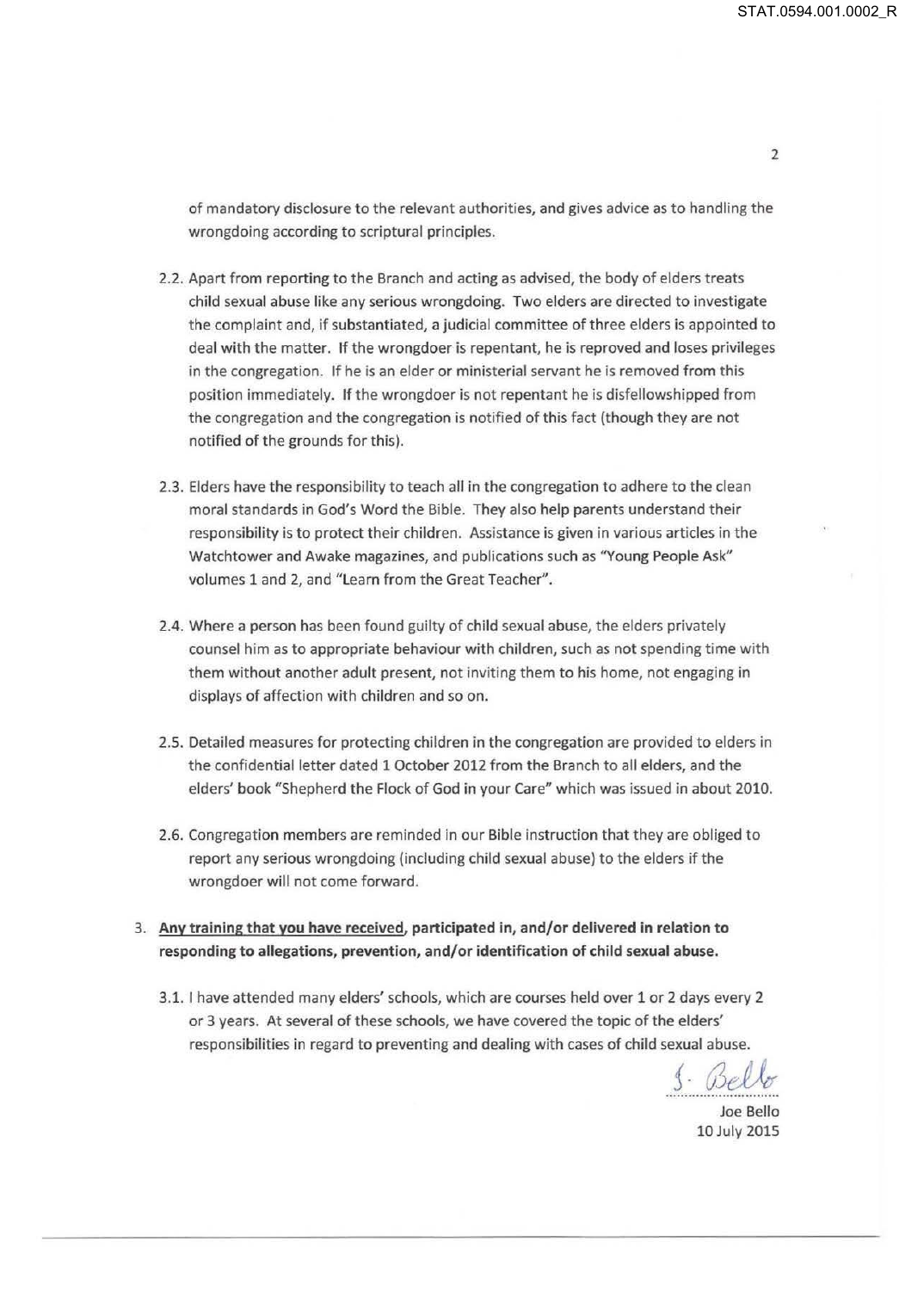- 3.2. There has been a series of letters from the Branch dealing with child sexual abuse, the latest being the October 1 2012 letter I referred to in paragraph 2.5.
- 3.3. The current elders' book "Shepherd the Flock of God in your Care" also deals with child sexual abuse. The previous book "Pay Attention to Yourselves and to All the Flock" gave guidance on handling cases of serious wrongdoing which included cases of child sexual abuse.
- 3.4. I personally review the information in this publication and letter, and the information in relevant Watchtower and Awake articles, if ever I have any concern about possible child sexual abuse in the congregation.
- 4. A summary of your experience, both prior to and since the allegations made by  $^{BCB}$ relevant Watchtower and Awake articles, if ever I have any concern about possible<br>child sexual abuse in the congregation.<br>A summary of your experience, both prior to and since the allegations made by  $\frac{BCB}{REDACIED}$  in 1991,
	- 4.1. The case involving BCB **and is the only one concerning child sexual abuse in which** I have been involved.
- 5. The res onse of the '· re ation to allegations of child sexual abuse made in or I around 2012 or 2013 byjBCB ..\_ \_\_\_\_ \_. n relation to William {Bill Neill), with specific reference to:
	- a. when, and in what circumstances, you became aware of the alleged abuse;
	- b. any correspondence, including the substance of that correspondence, that you, alone and/or together with any other member of the **REDACTE** Congregation, had with the Legal and/or Service Departments of Watchtower Australia after you became aware of the alleged abuse;
	- c. any discussion(s) or meeting(s) that you, alone and/or together with any other member of the **NEDACTE** Congregation, were involved in, including the substance of those discussions or meetings, with any person about the alleged abuse, including but not limited to any discussions or meetings with:
		- i) BCB
		- ii) BCC
		- iii) Robert Boardman;
		- iv) David Wood.

. ..f. .. @~ *.....* 

Joe Bello 10 July 2015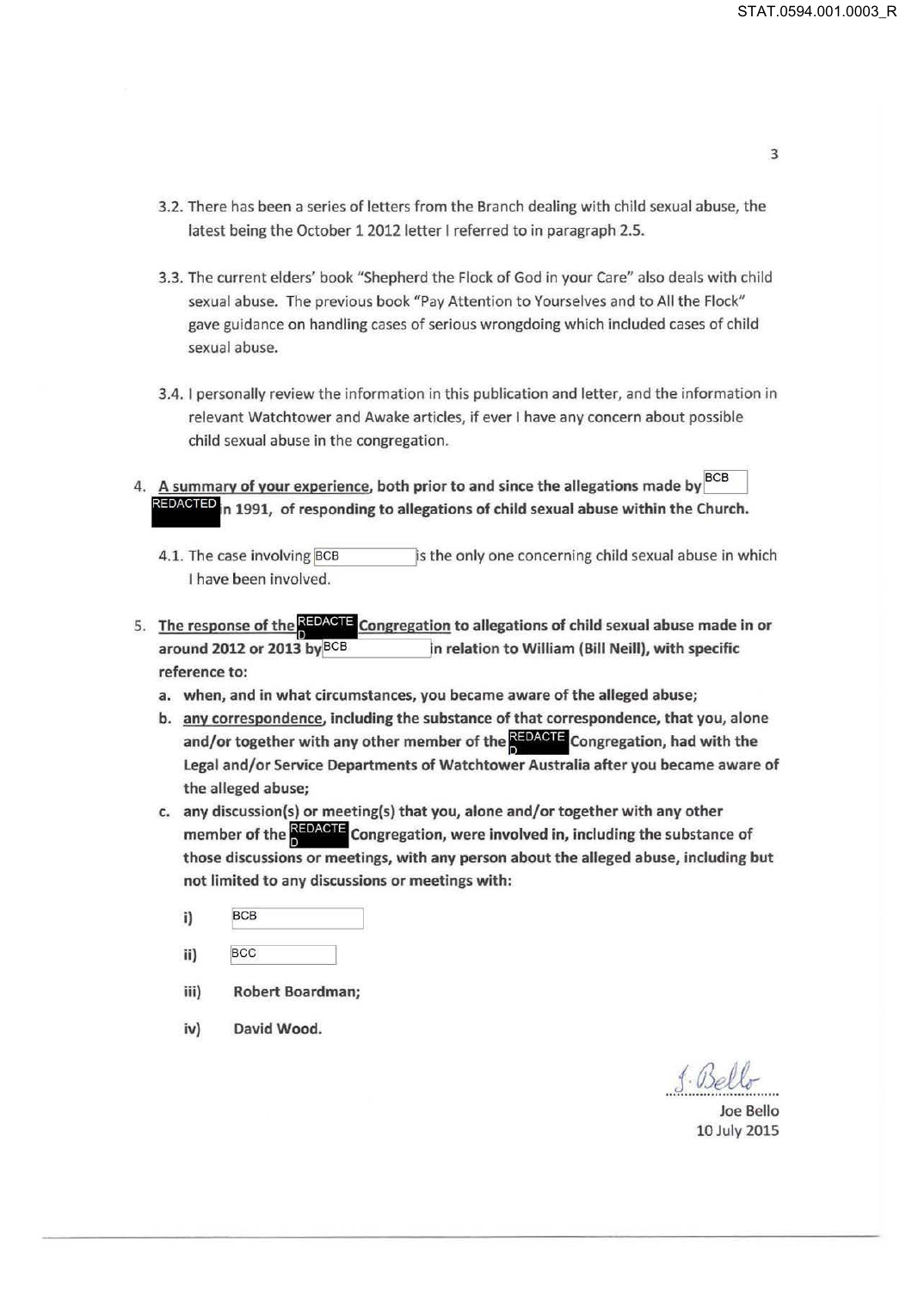- d. Any correspondence, including the substance of that correspondence, that you, alone and/or together with any other member of the **REDACTE** Congregation, had with any other Jehovah's Witness Congregation and/or the Watchtower Australia relating to<br>the allegation of child sexual abuse made by <mark>BCB</mark> the allegation of child sexual abuse made by BCB
- 5.1. Sometime in 2012, I can't remember the exact date, BCB asked the elders to visit her to discuss an issue. I and David Wood visited her and her husband BCC at her home.
- 5.2. In the course of that visit, BCB described how when she was a teenager staying at Bill Neill's home in Narrogin, she had been subjected by Bill Neill to sexual abuse on a number of occasions. That abuse involved Bill Neill kissing her on many occasions and putting his tongue in her mouth; touching her breasts through her nightgown, and looking at her when she was taking a shower. Later in her letters, BCB alleged that Bill Neill had performed oral sex on her.
- 5.3. When BCB initially advised us of this matter she said to David and me words to the effect, "I don't want to do anything about it myself but I feel the society should know so others can be protected."
- 5.4. Following this initial meeting with BCB David and I put the details in a letter which we sent to the Branch office.
- 5.5. Over subsequent months<sup>BCB</sup> was very upset and depressed. She said she had difficulties with what she felt were unkind actions toward her and her family by some others in the congregation, and she was having some troubles with the behaviour of her own children. She felt that her depression stemmed from the abuse she had suffered as a child. David Wood and I offered support and shared some scriptural thoughts, and suggested helpful articles from our publications which she and her husband could look over, to help deal with the matter.
- 5.6. Sometime later  $^{BC}_{B}$ 's mother provided an envelope to me at one of our meetings. It was from<sup>BCB</sup> and had a hand written summary substantially in accordance with what she had disclosed to David and me, which we had sent on to the Branch, with some minor elaboration.

*{ 13t? 1.1/l* ... J. ........ ~ ... . Joe Bello

10 July 2015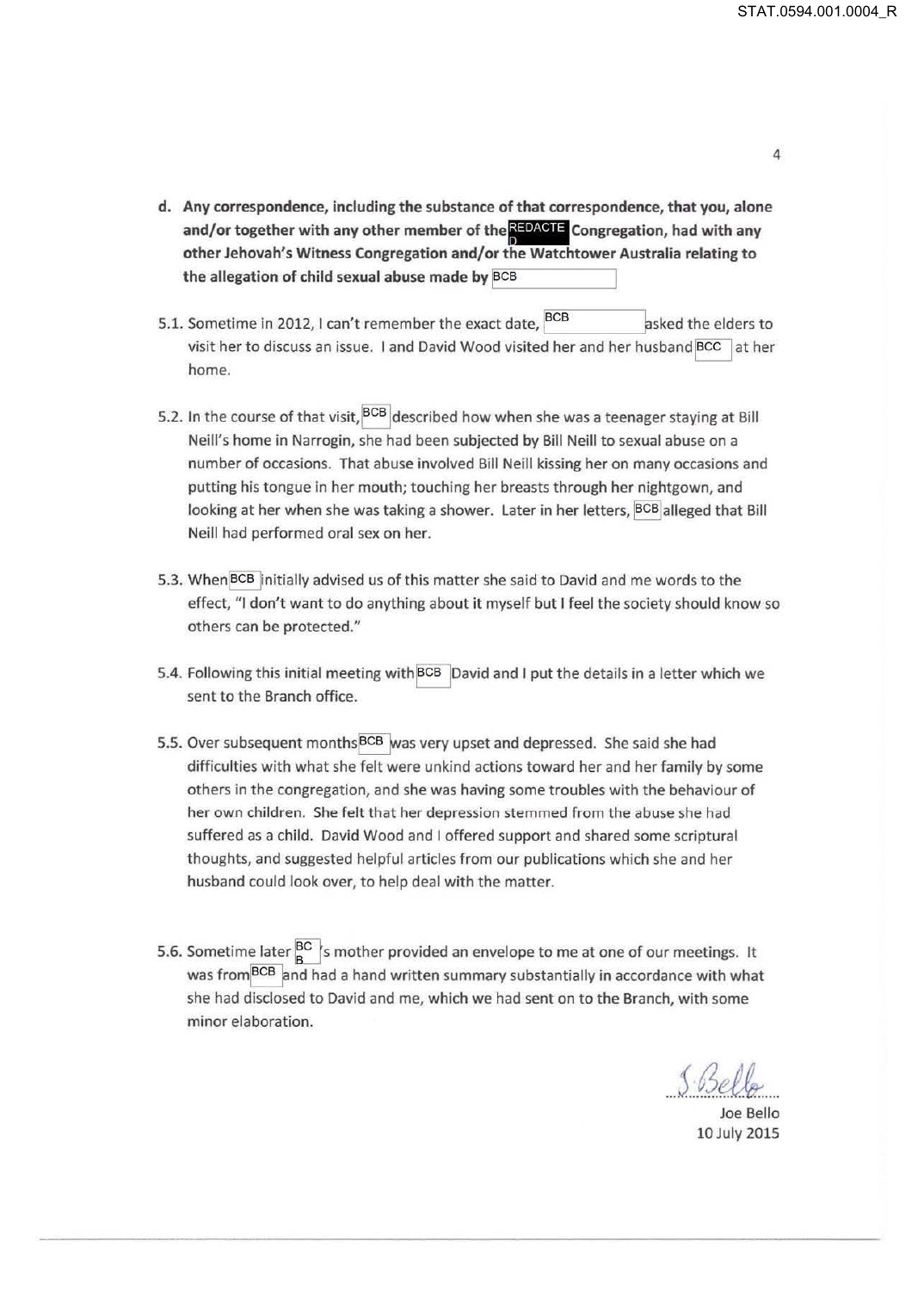- 5.7. When I next saw BCB at the meeting she gave me another envelope with a printed summary with a little more detail but no explanation other than saying "This is the last one".
- 5.8. At a subsequent meeting I saw  $\overline{BCB}$  husband  $\overline{BCC}$  and he asked for the envelope to be returned, so I returned the latest printed summary and destroyed the previous hand written summary.
- 5.9. Sometime later David Wood and another elder, Robert Boardman went to visit BCB and I understand they sent a letter with an updated summary of BCB s complaint, with more details, to the Branch Office. They showed me the summary they had prepared before sending it so that I could confirm matters from my previous involvement.
- 5.10. Over a period of some months about 4 elders including myself were involved in providing shepherding care and assistance, with many visits to BCB and her family. She appeared to be very depressed. I spent many hours with her and BCC I felt for her pain and the difficulties the whole family was going through.
- 5.11. During this period, BCB husband BCC said to me words to the effect, BCB has seen a psychiatrist about her depression but she isn't getting better so we are seeking your help."
- 5.12. On one occasion BCC and I were having a conversation. We were throwing around ideas about how to helpBCB move on from the abuse she had suffered as a young teenager. BCC said they were considering bringing the matter up with the Royal Commission. I said to  $\overline{BCC}$  thinking out loud, "What would that accomplish other than dragging Jehovah's name through the mud? Would it help BCB move on from this at all?" He said, "It will achieve a measure of closure for her and possible financial compensation." I said, "I see your point, yes, a measure of closure could help BCB
- 5.13. Almost as soon as I had said it, I realized I should not have made that remark to ~as it might seem to question going to the Royal Commission. I was wrong to say it and I never would want to discourage someone going to the authorities with a complaint of child sexual abuse. This is also against the direction we receive as elders from the Branch.

*f.03* ~/} ............... ~ ..

Joe Bello 10 July 2015

5